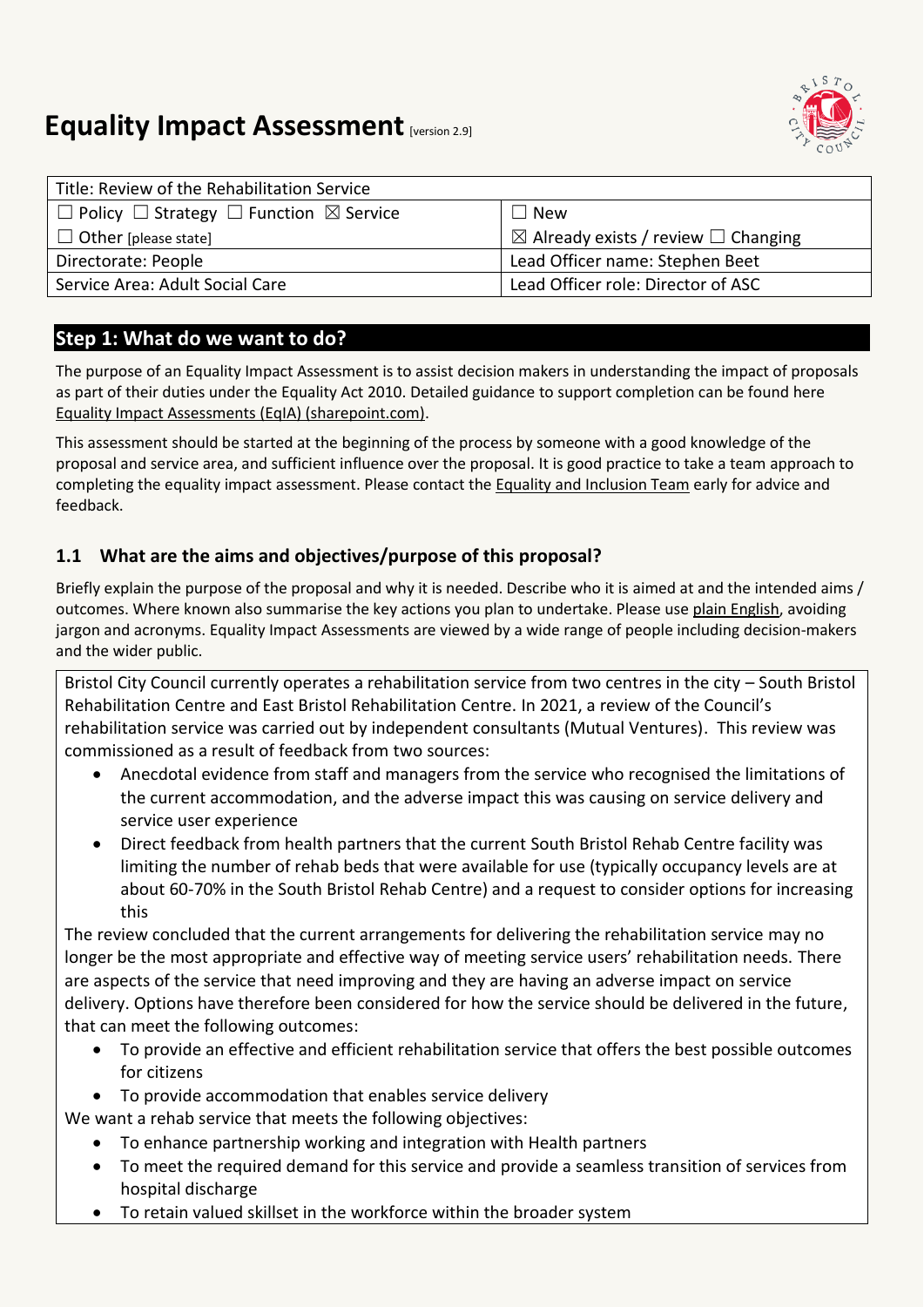To minimise additional costs to the Council and consider any opportunity for financial savings to address ongoing service budget pressures.

## The proposal:

Following an options appraisal (based on the Council's agreed methodology), the preferred approach is:

- That the Council stops direct delivery of a rehabilitation service from the South Bristol Rehab centre.
- That the Council considers East Bristol Rehab Centre for alternative use.
- Delivery of the service in the south of the city would be provided instead by the community health partner Sirona (with Council rehab staff working at the South Bristol Rehab Centre given the opportunity to apply for a position within Sirona's service)

## **This EQIA considers the first aspect of the proposal: the ceasing of the directly delivered rehabilitation service from the South Bristol Rehab Centre.**

We have worked with partners across the health and social care system and come to the above proposal based on the following rationale:

Partners across the system are more appropriately equipped to provide rehabilitation care and support

- Partners across the system are more appropriately equipped to provide rehabilitation care and support – there is agreement across the health and social care system that the Community Health provider has the skills and facilities to deliver this service (which is not typically a function of local authorities). Currently, the Council delivers the service in partnership with the community health partner Sirona Care and Health (they already provide all therapy services), as the Council does not directly employ clinical staff.
- Rehabilitation services are not usually provided by local authorities but by NHS partners. We will therefore be following best practice as practiced nationwide.
- Sirona Care and Health was awarded a contract as the single community healthcare provider for Bristol, North Somerset and South Gloucestershire (BNSSG) after a tender exercise by the Clinical Commissioning Group (CCG) undertaken in 2019.
- In May 2021 Sirona assumed control of the South Bristol Community Hospital, which, with the closure of the South Bristol rehab centre, is where the rehab service be based if the proposal is approved.
- Previously, NHS and social care leaders have specified the need for Sirona to fully open beds on the rehabilitation ward as soon as possible to help manage overall system pressures. This has since been achieved, although only through the use of bank/agency staff – this means that there are permanent vacancies that would be suitable for Council rehab staff. There is already contract provision and funding in place to operate these beds.
- We believe that Sirona is better equipped to provide the rehabilitation service as part of their offering to provide integrated health services to adults and children across BNSSG. They scored highest through the CCG tendering process, and the BNSSG CCG website states 'Sirona Care & Health will build on existing support by introducing smarter ways for health professionals to work, and joining care up more effectively around people's needs – involving general practices, the voluntary sector and social services' [See website here.](https://bnssgccg.nhs.uk/health-advice-and-support/adult-community-services/adult-community-health-services-selecting-provider/)
- BNSSG CCG rehab bed modelling provides evidence that South Bristol Community Hospital sufficiently meets expected demand. This modelling demonstrates that the closure of Bristol City Council's South Rehab Centre would not have a negative impact on the overall capacity within the pathway model. The capacity lost from the South Rehab Centre would be absorbed and better met at South Bristol Community Hospital facilities, which are better equipped to meet the needs of service users (outlined below).

## Accommodation:

South Bristol Rehabilitation Centre is a 1960s building and no longer fit for purpose. When the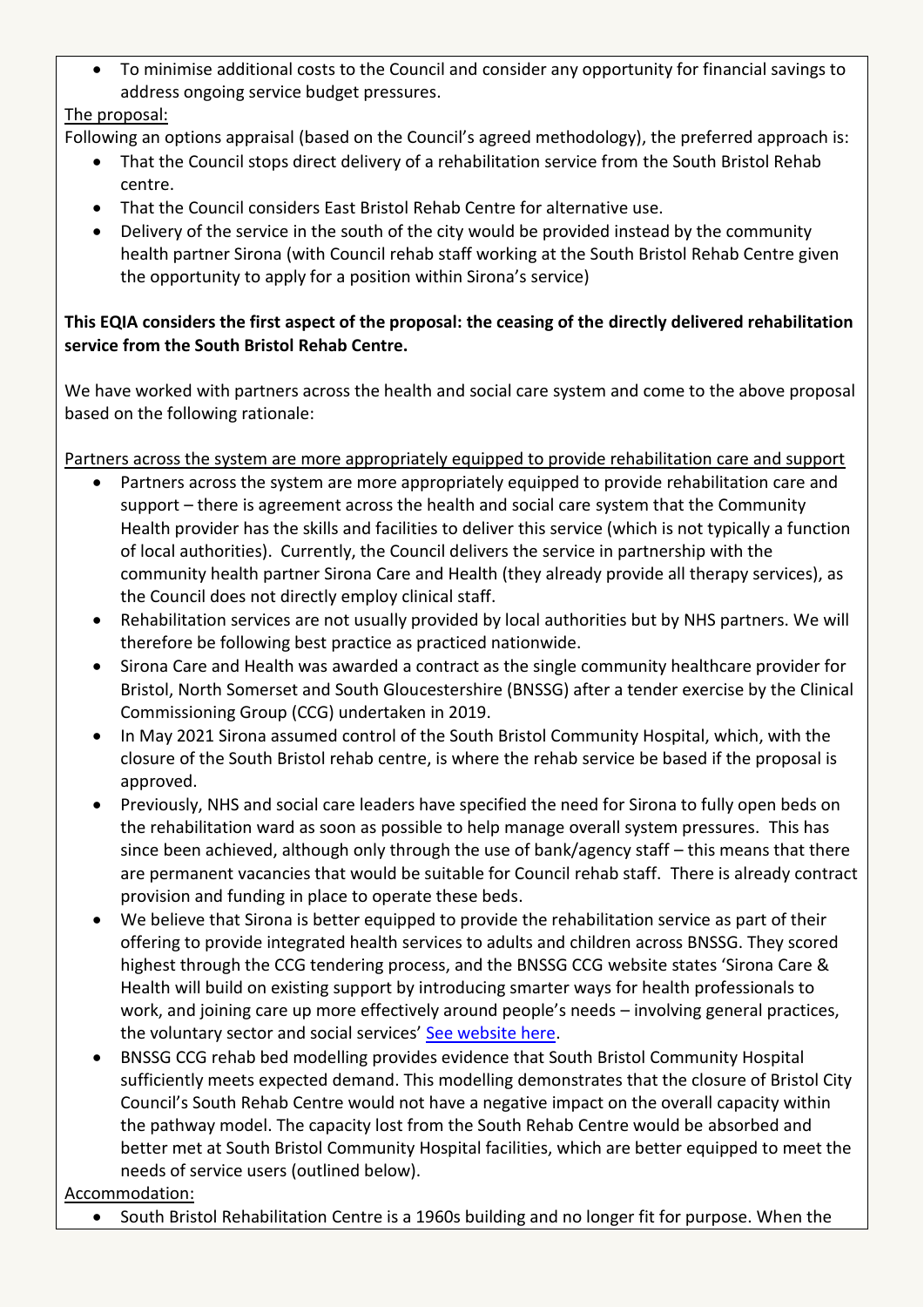service was first established in 1999 it was an innovative collaboration to deliver intermediate care (one of the first in the country). Since then, the needs of service users have significantly changed and increased.

- Rooms. Sizes are variable despite some work undertaken to increase availability of larger rooms able to accommodate the necessary equipment e.g. hospital beds, hoists. None of the rooms have en-suite facilities.
- Accommodation is located on the top two floors of the building which causes problems.
- The lift is not suitable for anyone who needs to be moved using a stretcher.
- Although these are not new issues, Covid requirements have exacerbated the situation e.g. isolation, use of commodes.
- Bed occupancy is between 60%-70%. With South Bristol Community Hospital now being managed by Sirona as an in-patient Rehabilitation unit, it is expected that occupancy will decrease further as they increase the number of beds there.
- Moving the rehab services to the South Bristol Community Hospital will mean the current centre will become vacant on the top two floors (lower floors are dedicated to office space). This means there is an opportunity to explore other potential use of the space within the Council or community partners.

There are potential alternative uses for the East Bristol site which would be of significant benefit to the broader health and social care system, including supporting hospital admissions avoidance, providing step down facilities etc. The detail of such changes would need further consideration and development in partnership with NHS colleagues, and outside the scope of this report. These will be further examined and a separate business case and EQIA will be developed for the proposals.

Transition Planning:

 Should the proposal be approved, it will be critical to work closely with Sirona on joint transition planning. Due to the short-term nature of rehabilitation support (up to six weeks), no one will be transferred from the current centre to South Bristol Community Hospital. Instead, there will be a managed transition process that gradually reduces capacity in the current south centre and fills beds in South Bristol Community Hospital after an agreed transition date.

## **1.2 Who will the proposal have the potential to affect?**

| $\boxtimes$ Bristol City Council workforce | $\boxtimes$ Service users                             | $\Box$ The wider community |
|--------------------------------------------|-------------------------------------------------------|----------------------------|
| $\Box$ Commissioned services               | $\boxtimes$ City partners / Stakeholder organisations |                            |

## Additional comments:

There are three groups who are likely to be affected by this change:

- Bristol City Council rehab service staff
- Service users, and their carers / families
- Community health partner Sirona as they will be taking on the service delivery role

We have considered the effect on these different groups based on the following factors:

- Access
- Outcomes
- Experience / Satisfaction

## Bristol City Council rehab service staff

- **Access:** 
	- o We will need to work with Sirona and the managers of any new teams if staff are redeployed to ensure that the needs of staff with any access requirements are met, and that they feel comfortable within the new working environment.
	- o The Sirona site (South Bristol Community Hospital) is very close to the current South Bristol Rehabilitation centre (approx. 1 mile). There are better transport links, a bus stop very close by, as well as parking facilities at the hospital
- **Outcomes:**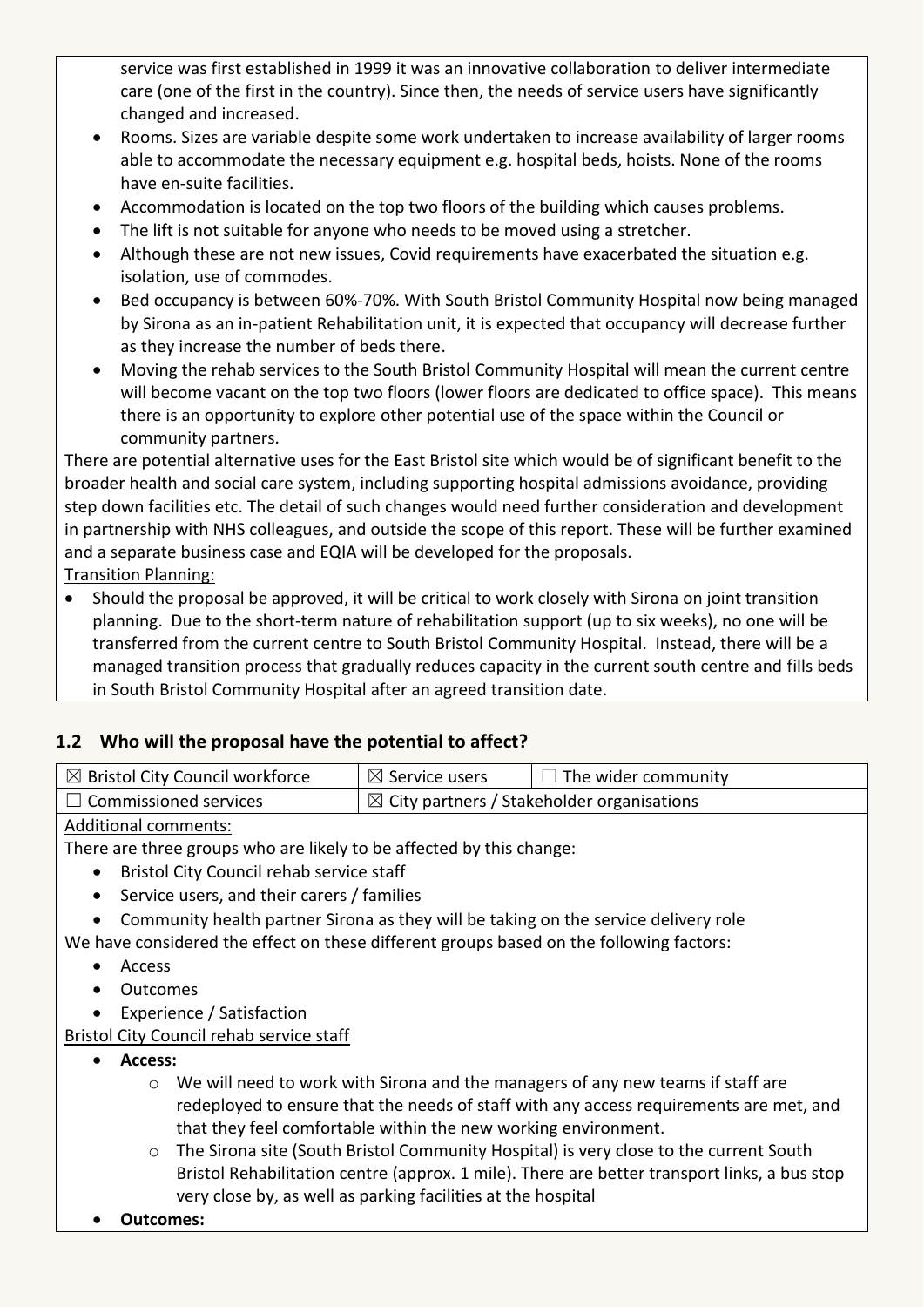- o If the proposal is approved, staff members will have the option of applying for a post with Sirona or entering the redeployment process within the Council.
	- Sirona is a community interest organisation that works with social value at its heart, and staff members should benefit from career development and progression opportunities. Staff members will also be working in a newer site that is more fit for purpose and better equipped to provide rehabilitation services.
	- For staff looking for redeployment opportunities, there are currently a large number of vacant care posts that could offer staff new opportunities within the broader service.

## **Experience / satisfaction** –

o There may be an impact on staff members' job satisfaction initially as they adjust to working with a new employer or work within new teams. It should be noted that the SBRC workforce predominantly comprises older colleagues, and the effect of the transfer may be significant for those who have worked for BCC a long time. We recognise the impact that large change can have on people and need to ensure that staff have the right level of support throughout the transition. Staff members will have the opportunity to voice concerns as we will go through a formal joint consultation process post-cabinet approval. This EQIA will then be updated to represent issues raised and identify how we will address any concerns.

## Service users, and their carers / families

- **Access:**
	- $\circ$  Service users will benefit from a newer building that is better equipped, with more appropriate facilities such as larger rooms that can accommodate the necessary equipment, larger lifts etc.
	- $\circ$  There will be an increase in the number of available beds for citizens to access
	- o The new site is very close to the current site, easily accessible by public transport and car

## **Outcomes:**

- o Sirona was chosen through the CCG tendering process as the best organisation to be the single community health provider for BNSSG and are already delivering therapy elements of the service in partnership with the Council. We therefore expect that the level of service delivery will be sustained, and service users will continue to experience good outcomes from the rehabilitation service
- o Ceasing to provide this service as a Local Authority and transitioning to delivery from a health partner brings BCC in line with national good practice
- $\circ$  Improved facilities at the hospital should support better outcomes for individuals receiving the service

## **Experience / satisfaction:**

- o The transition from provision of the service from South Bristol Rehab Centre to South Bristol Community Hospital should be seamless and therefore have no negative impact on the experience of our service users and their families. Sirona already provides a rehabilitation service at South Bristol Community Hospital (SBCH), so this service will be an extension of their current provision. No one will be transferred from the current centre to South Bristol Community Hospital - this is because the rehab service offers short-term support for up to six weeks, which will enable a managed transition process that gradually reduces capacity in the current South Bristol Rehab Centre and makes any new placements at SBCH.
- $\circ$  Families and carers will hopefully feel more confident in the service that is being provided, with the patient being in a newer and better equipped facility.

Community health partner Sirona

- **Access**
	- o Sirona will be continuing to operate the same service from the same site, their permanent workforce will just increase with any BCC staff who join and their own staff currently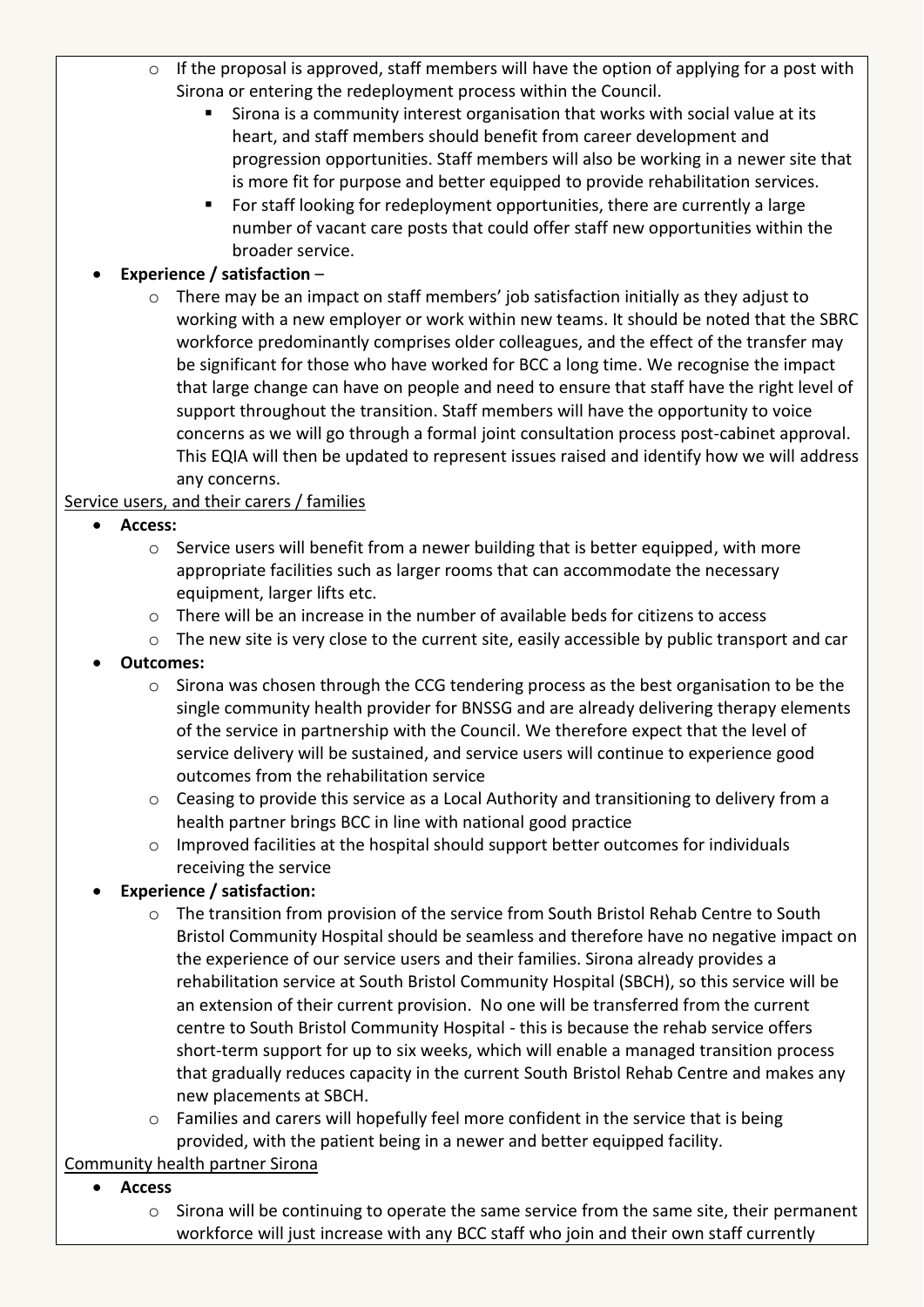employed at South Bristol Rehab Centre move across. They will need to consider the current reasonable adjustments of any new members of staff. We will therefore need to ensure the needs of any of our staff members are known and shared with Sirona at the earliest opportunity.

#### **Outcomes**

 $\circ$  Any staff who join Sirona will be reinforcing and expanding Sirona's permanent workforce, which will make the service more sustainable and ensure the full number of rehab beds are available to citizens. Any new staff joining will also bring a wealth of skills and experience from current practice at the South Bristol Rehab Centre, which will reinforce the competency of the Sirona workforce.

#### **Experience / satisfaction**

 $\circ$  There may be an adjustment period for the existing Sirona staff, as they will become a larger team, having absorbed current staff from the South Bristol Rehab Centre and Sirona's service running at an increased capacity. In the longer term, this should bring opportunities for both merged staff in respect of learning and exchanging working practices, as well as potentially bringing career development opportunities as the service expands.

## **a. Will the proposal have an equality impact?**

Could the proposal affect access levels of representation or participation in a service, or does it have the potential to change e.g. quality of life: health, education, or standard of living etc.?

If 'No' explain why you are sure there will be no equality impact, then skip steps 2-4 and request review by Equality and Inclusion Team.

If 'Yes' complete the rest of this assessment, or if you plan to complete the assessment at a later stage please state this clearly here and request review by the [Equality and Inclusion Team.](mailto:equalities.team@bristol.gov.uk)

 $\boxtimes$  **Yes**  $\Box$  **No** [please select]

There is potential impact on service users (primarily older people), the staff group and Sirona Care and Health as detailed in Section 1.2

## **Step 2: What information do we have?**

#### **2.1 What data or evidence is there which tells us who is, or could be affected?**

Please use this section to demonstrate an understanding of who could be affected by the proposal. Include general population data where appropriate, and information about people who will be affected with particular reference to protected and other relevant characteristics: [https://www.bristol.gov.uk/people-communities/measuring-equalities](https://www.bristol.gov.uk/people-communities/measuring-equalities-success)[success](https://www.bristol.gov.uk/people-communities/measuring-equalities-success) .

Use one row for each evidence source and say which characteristic(s) it relates to. You can include a mix of qualitative and quantitative data e.g. from national or local research, available data or previous consultations and engagement activities.

Outline whether there is any over or under representation of equality groups within relevant services - don't forget to benchmark to the local population where appropriate. Links to available data and reports are here [Data, statistics](https://bristolcouncil.sharepoint.com/sites/Corporate/SitePages/data-statistics-and-intelligence.aspx)  [and intelligence \(sharepoint.com\).](https://bristolcouncil.sharepoint.com/sites/Corporate/SitePages/data-statistics-and-intelligence.aspx) See also: [Bristol Open Data \(Quality of Life, Census etc.\);](https://bristol.opendatasoft.com/explore/?sort=modified&q=equalities) [Joint Strategic Needs](https://www.bristol.gov.uk/policies-plans-strategies/joint-strategic-needs-assessment) [Assessment](https://www.bristol.gov.uk/policies-plans-strategies/joint-strategic-needs-assessment) (JSNA); [Ward Statistical Profiles.](https://www.bristol.gov.uk/statistics-census-information/new-wards-data-profiles)

For workforce / management of change proposals you will need to look at the diversity of the affected teams using available evidence such as [HR Analytics: Power BI Reports \(sharepoint.com\)](https://eur03.safelinks.protection.outlook.com/?url=https%3A%2F%2Fbristolcouncil.sharepoint.com%2Fsites%2FHR%2FSitePages%2Fhr-reports.aspx&data=04%7C01%7C%7C90358974d66d41257ac108d8deebfdde%7C6378a7a50f214482aee0897eb7de331f%7C0%7C0%7C637504452456282778%7CUnknown%7CTWFpbGZsb3d8eyJWIjoiMC4wLjAwMDAiLCJQIjoiV2luMzIiLCJBTiI6Ik1haWwiLCJXVCI6Mn0%3D%7C1000&sdata=6kXYSnoOXQ1Yn%2Be9ZRGlZULZJYwfQ3jygxGLOPN%2BccU%3D&reserved=0) which shows the diversity profile of council teams and service areas. Identify any over or under-representation compared with Bristol economically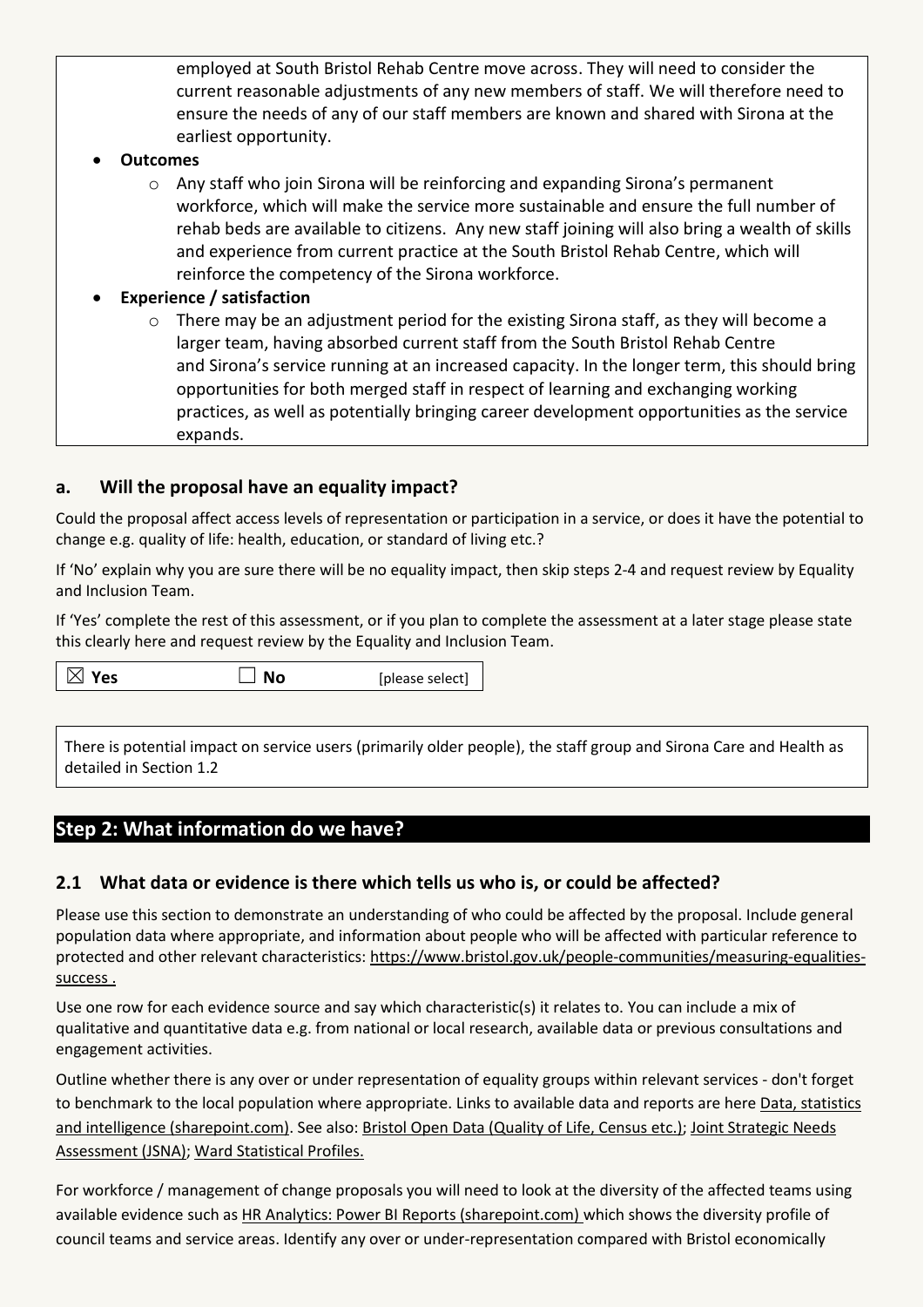active citizens for different characteristics. Additional sources of useful workforce evidence include the [Employee](https://bristolcouncil.sharepoint.com/sites/HR/SitePages/hr-reports.aspx)  [Staff Survey Report](https://bristolcouncil.sharepoint.com/sites/HR/SitePages/hr-reports.aspx) and [Stress Risk Assessment Form](https://bristolcouncil.sharepoint.com/:w:/r/sites/HealthSafetyandWellbeing/_layouts/15/Doc.aspx?sourcedoc=%7B813AE494-A25E-4C9C-A7F7-1F6A48883800%7D&file=Stress%20risk%20assessment%20form.doc&action=default&mobileredirect=true&DefaultItemOpen=1)

| Data / Evidence Source                                 | Summary of what this tells us                                                                                                                              |
|--------------------------------------------------------|------------------------------------------------------------------------------------------------------------------------------------------------------------|
| [Include a reference where known]                      |                                                                                                                                                            |
| Workforce:<br>I-Trent workforce data                   | 40 staff in South Bristol Rehab Centre directly impacted<br>by this proposal                                                                               |
|                                                        | The workforce is made up with predominantly<br>older (55% 50-64) white (74%) females (94%)<br>who identify as heterosexual (63%, 28% prefer<br>not to say) |
|                                                        | 8% of the workforce come from a Black, Asian<br>and minority background                                                                                    |
|                                                        | 5% of the workforce identify as disabled                                                                                                                   |
| Service Users:                                         | Basic details on service users who have been referred                                                                                                      |
| Referrals data                                         | to the South Bristol Rehab Centre service between                                                                                                          |
|                                                        | April-September 2021                                                                                                                                       |
|                                                        | <b>Male: 23</b>                                                                                                                                            |
|                                                        | Female: 34                                                                                                                                                 |
|                                                        | Predominantly aged 75 and above                                                                                                                            |
| JSNA data provided on Bristol City Council website -   |                                                                                                                                                            |
| general data on older population of Bristol            | Bristol's 60,300 older people make up 13% of the total                                                                                                     |
| The population of Bristol - bristol.gov.uk             | population, i.e. one in every seven people living in                                                                                                       |
|                                                        | Bristol is aged 65 or over. The proportion of older                                                                                                        |
|                                                        | people is lower than in England and Wales as a whole,                                                                                                      |
|                                                        | where 19% of the population are aged 65 and over.                                                                                                          |
|                                                        | There are 9,000 people living in Bristol aged 85 and                                                                                                       |
|                                                        | over.                                                                                                                                                      |
| Sirona Health:                                         | CCG reasoning behind selecting Sirona as the single                                                                                                        |
| BNSSG CCG website: Adult community health services:    | provider for Community Health for BNSSG. Sirona was                                                                                                        |
| selecting a provider   NHS Bristol, North Somerset and | chosen as they were the highest scoring throughout                                                                                                         |
| South Gloucestershire CCG (bnssgccg.nhs.uk)            | the tendering process and will work towards the                                                                                                            |
|                                                        | integration of health services across BNSSG.                                                                                                               |
| <b>Additional comments:</b>                            |                                                                                                                                                            |

Specific ward data has not been considered as, although the centres are based at specific sites, referrals can come from all over the city.

## **2.2 Do you currently monitor relevant activity by the following protected characteristics?**

| $\boxtimes$ Age                       | $\boxtimes$ Disability          | $\Box$ Gender Reassignment     |
|---------------------------------------|---------------------------------|--------------------------------|
| $\Box$ Marriage and Civil Partnership | $\boxtimes$ Pregnancy/Maternity | $\boxtimes$ Race               |
| $\boxtimes$ Religion or Belief        | $\boxtimes$ Sex                 | $\boxtimes$ Sexual Orientation |

## **2.3 Are there any gaps in the evidence base?**

Where there are gaps in the evidence, or you don't have enough information about some equality groups, include an equality action to find out in section 4.2 below. This doesn't mean that you can't complete the assessment without the information, but you need to follow up the action and if necessary, review the assessment later. If you are unable to fill in the gaps, then state this clearly with a justification.

For workforce related proposals all relevant characteristics may not be included in HR diversity reporting (e.g. pregnancy/maternity). For smaller teams, diversity data may be redacted. A high proportion of not known/not disclosed may require an action to address under-reporting.

 Potential gaps on information collected on LAS (adult care database) about service users (where data is not added)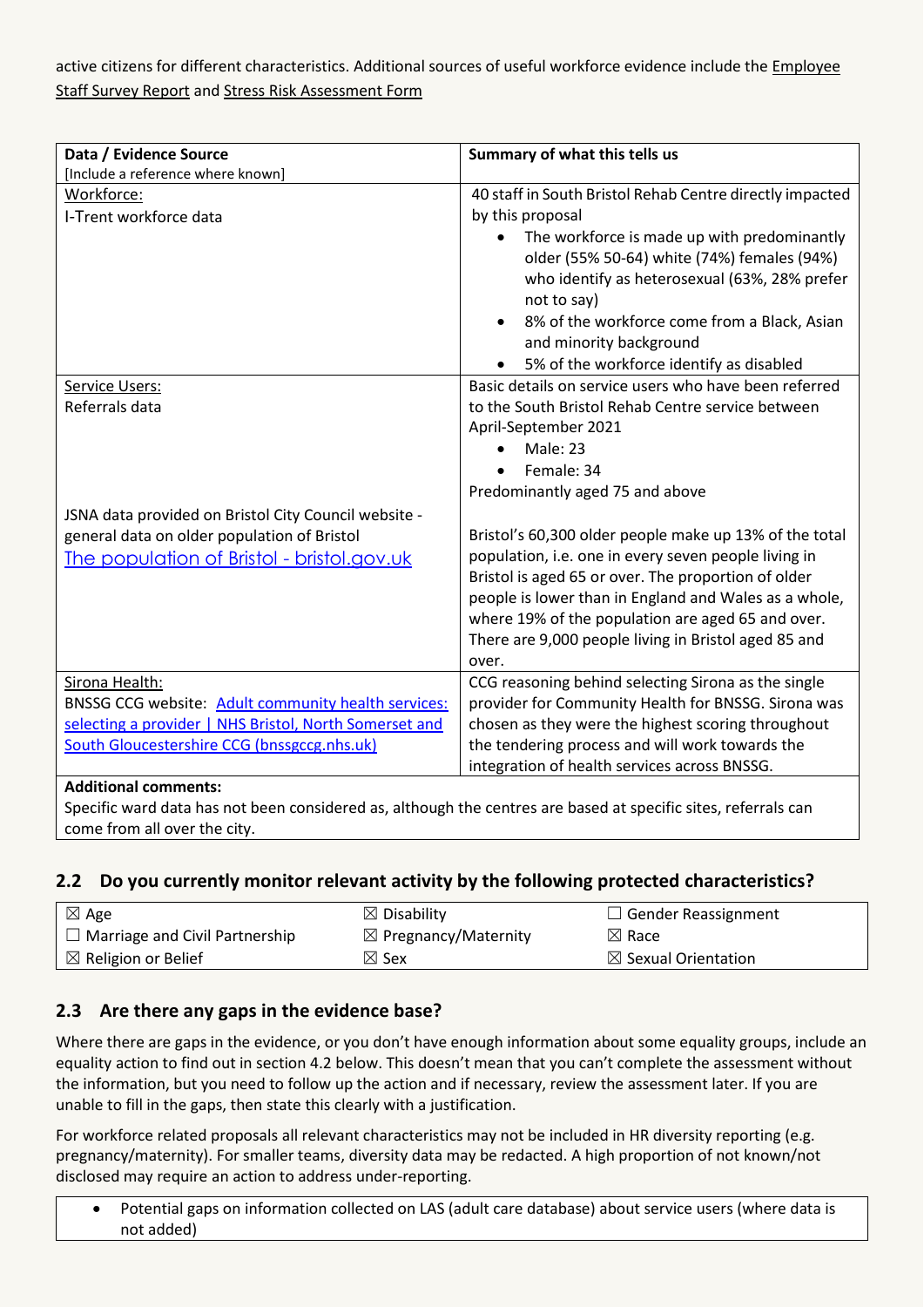## **2.4 How have you involved communities and groups that could be affected?**

You will nearly always need to involve and consult with internal and external stakeholders during your assessment. The extent of the engagement will depend on the nature of the proposal or change. This should usually include individuals and groups representing different relevant protected characteristics. Please include details of any completed engagement and consultation and how representative this had been of Bristol's diverse communities. See [https://www.bristol.gov.uk/people-communities/equalities-groups.](https://www.bristol.gov.uk/people-communities/equalities-groups)

Include the main findings of any engagement and consultation in Section 2.1 above.

If you are managing a workforce change process or restructure please refer to [Managing change or restructure](https://bristolcouncil.sharepoint.com/sites/HR/SitePages/managing-change-or-restructure.aspx)  [\(sharepoint.com\)](https://bristolcouncil.sharepoint.com/sites/HR/SitePages/managing-change-or-restructure.aspx) for advice on consulting with employees etc. Relevant stakeholders for engagement about workforce changes may include e.g. staff-led groups and trades unions as well as affected staff.

#### Staff:

- An initial briefing will be held with affected staff and trade unions ahead of the Cabinet meeting, to set out the details of the proposal and invite feedback to inform the final report
- Following the Cabinet decision, if the proposals are approved, there will be a full staff and trade union consultation in line with the Council's Managing Change policy. This will be completed jointly with Sirona Health and Care.
- All activities are informed by lessons learned from the staff experience in relation to the North rehabilitation centre closure in 2017, which include:
	- o Prioritising staff experience throughout the transfer
	- o Ensuring frequent and timely communications

## Trade Unions:

- Trade union representatives have been included in briefings and staff meetings (in addition to scheduled Joint Consultative Committees). Trade unions raised a number of challenges and concerns in relation to the original proposals (for a TUPE transfer to Sirona), which were considered when developing the final proposals.
- Trade unions will continue to be involved in the Managing Change process following any Cabinet decision

#### Service users:

- Citizens were consulted by the Clinical Commissioning Group (via the Patient Involvement group) as part of the tender process for the community health contract that Sirona was awarded in 2019.
- Sirona already provides a rehabilitation service at South Bristol Community Hospital (SBCH), so this service will be an extension of the current provision. No one will be transferred from the current centre to South Bristol Community Hospital - this is because the rehab service offers short-term support for up to six weeks, so there will be a managed transition process that gradually reduces capacity in the current South Bristol Rehab Centre before making new placements at SBCH. There will therefore not be a service user consultation.

#### Sirona:

- There have been ongoing discussions and consultation on these proposals between system health partners (CCG, Sirona, acute hospitals and the Council) during the last year, as a result of feedback from staff that the South Rehab Centre may be compromising the ability to deliver a high-quality rehabilitation service.
- The proposal is endorsed by the health and social care system's senior leaders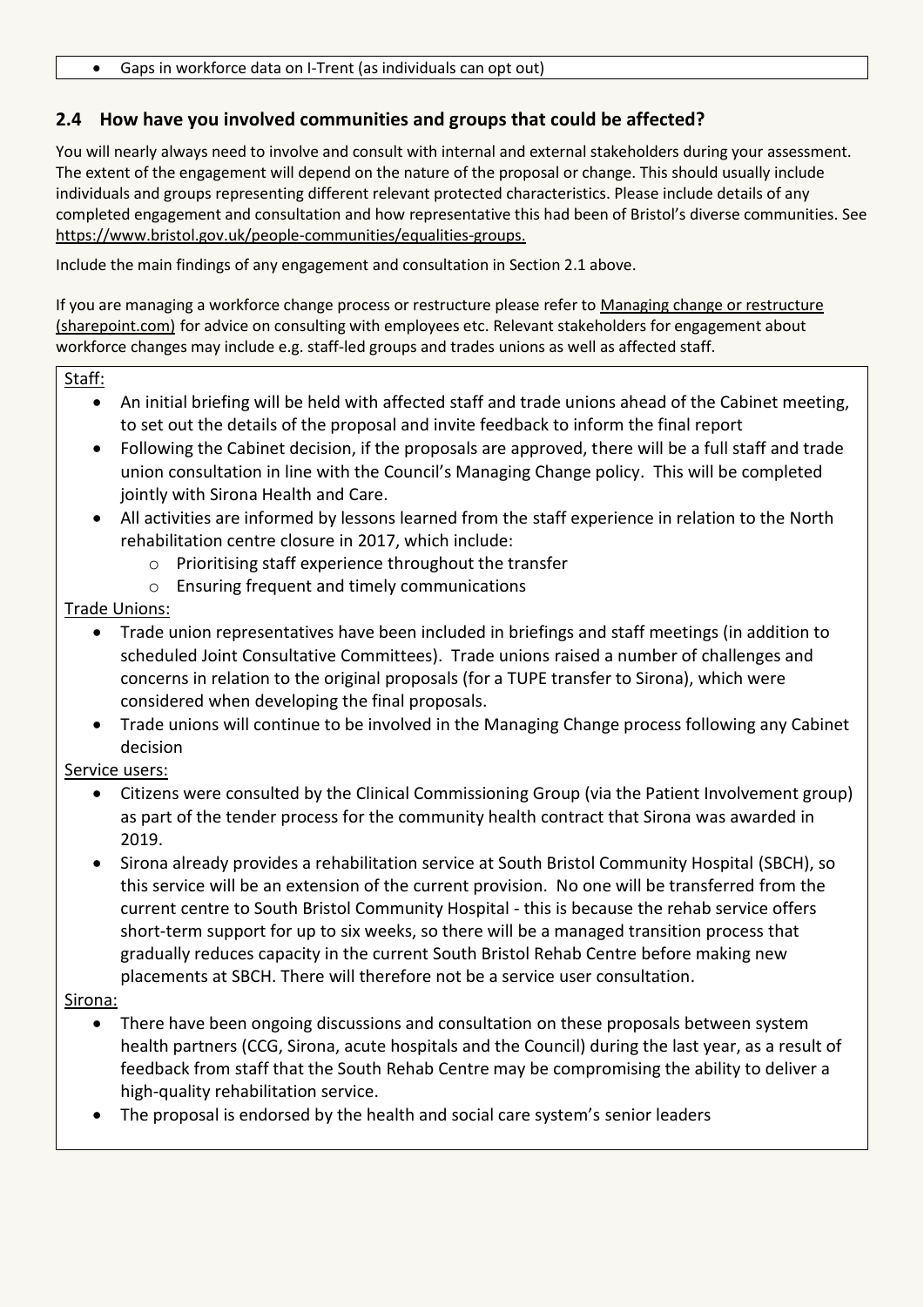## **2.5 How will engagement with stakeholders continue?**

Explain how you will continue to engage with stakeholders throughout the course of planning and delivery. Please describe where more engagement and consultation is required and set out how you intend to undertake it. Include any targeted work to seek the views of under-represented groups. If you do not intend to undertake it, please set out your justification. You can ask the Equality and Inclusion Team for help in targeting particular groups.

- The main staff and trade union consultation will take place after any Cabinet decision, in line with the Council's Managing Change policy. This will include dedicated briefings and 1:1 sessions where required
- Any staff interested in joining Sirona will be able to attend an open day and ask questions ahead of deciding whether to apply for posts
- There will be detailed implementation plans in place for both the staff changes and service delivery, which will be finalised following a Cabinet decision

## **Step 3: Who might the proposal impact?**

Analysis of impacts must be rigorous. Please demonstrate your analysis of any impacts of the proposal in this section, referring to evidence you have gathered above and the characteristics protected by the Equality Act 2010. Also include details of existing issues for particular groups that you are aware of and are seeking to address or mitigate through this proposal. See detailed guidance documents for advice on identifying potential impacts etc. [Equality Impact Assessments \(EqIA\) \(sharepoint.com\)](https://bristolcouncil.sharepoint.com/sites/Corporate/SitePages/equality-impact-assessments.aspx)

## **3.1 Does the proposal have any potentially adverse impacts on people based on their protected or other relevant characteristics?**

Consider sub-categories (different kinds of disability, ethnic background etc.) and how people with combined characteristics (e.g. young women) might have particular needs or experience particular kinds of disadvantage.

Where mitigations indicate a follow-on action, include this in the 'Action Plan' Section 4.2 below.

**GENERAL COMMENTS** (highlight any potential issues that might impact all or many groups)

There are three groups who are likely to be affected by this change:

- Bristol City Council rehab service staff
- Service users, and their carers / families

Community health partner Sirona as they will be taking on the service delivery role

We have considered potential adverse impact on these different groups based on the following factors:

- Access
- Outcomes
- Experience / Satisfaction

Bristol City Council rehab service staff:

- **Access**
	- $\circ$  A change of workplace may cause adverse impact e.g. in relation to travel to/from work
- **Experience / Satisfaction**
	- $\circ$  Changing to a new employer (although terms and conditions will remain the same), could be difficult for some of the workforce, particularly as many of the staff are within the 50- 64 age bracket and have worked for BCC for a long time. There may be initial concern at the proposals. Staff members will have an opportunity to voice any concerns at a meeting prior to cabinet approval, as well as a full staff consultation if the proposal is approved. These issues are discussed in detail below.

Service Users

It is not anticipated that there will be adverse impact for service users Sirona

**Experience / Satisfaction**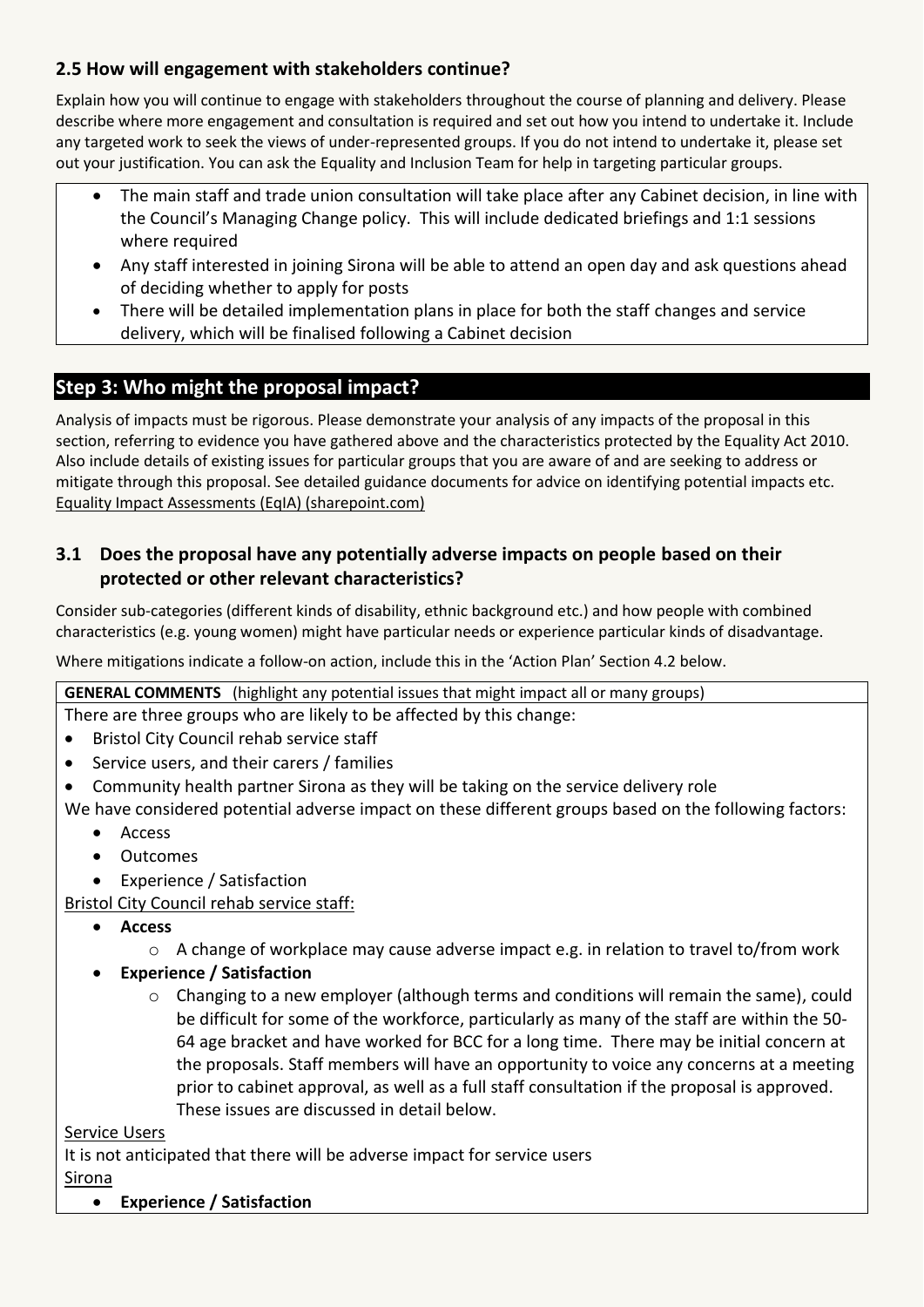o The main impact on Sirona will be an expanding workforce which allow them to guarantee their service offer and run the SBCH at full capacity. Although this is anticipated to be an overall positive impact, there will be a period of adjustment for Sirona staff working as part of a larger workforce, and potentially in new teams.

| PROTECTED CHARACTERISTICS |                                                                                                                                                                                                                                                                                                                                                                                                                                                                                                                                                                                                                                                                                                                                                                                                                                                                                                                                                                                                                                             |
|---------------------------|---------------------------------------------------------------------------------------------------------------------------------------------------------------------------------------------------------------------------------------------------------------------------------------------------------------------------------------------------------------------------------------------------------------------------------------------------------------------------------------------------------------------------------------------------------------------------------------------------------------------------------------------------------------------------------------------------------------------------------------------------------------------------------------------------------------------------------------------------------------------------------------------------------------------------------------------------------------------------------------------------------------------------------------------|
| <b>Age: Young People</b>  | Does your analysis indicate a disproportionate impact? Yes $\Box$ No $\boxtimes$                                                                                                                                                                                                                                                                                                                                                                                                                                                                                                                                                                                                                                                                                                                                                                                                                                                                                                                                                            |
| Age: Older People         | Does your analysis indicate a disproportionate impact? Yes $\boxtimes$ No $\Box$                                                                                                                                                                                                                                                                                                                                                                                                                                                                                                                                                                                                                                                                                                                                                                                                                                                                                                                                                            |
| Potential impacts:        | Staff:                                                                                                                                                                                                                                                                                                                                                                                                                                                                                                                                                                                                                                                                                                                                                                                                                                                                                                                                                                                                                                      |
|                           | Experience: The majority of the workforce are in the 50+ bracket. The impact of large -<br>scale change may be felt more by those who have worked in the service for a long time.<br>Some will be working for a new employer, some joining new teams or working from a<br>new site (albeit the Sirona site is very close to the old site and more accessible).<br>Service Users:<br>The proposal will disproportionately affect older people as most service users are 65+.<br>However, it is not anticipated that there will be adverse impacts.                                                                                                                                                                                                                                                                                                                                                                                                                                                                                           |
| Mitigations:              | Staff:                                                                                                                                                                                                                                                                                                                                                                                                                                                                                                                                                                                                                                                                                                                                                                                                                                                                                                                                                                                                                                      |
|                           | Staff will be supported throughout the change process, starting with a pre-consultation<br>briefing ahead of the Cabinet decision and then via a full consultation and Managing<br>Change process should the decision be approved.<br>Sirona have committed to support employees transferring and will offer measures such<br>as visits to the new workplace, the opportunity to shadow Sirona staff, training for any<br>new responsibilities.<br>Recognising any individual access needs and ensuring that these are communicated to<br>Sirona or a new Council team and managed effectively and sensitively during the<br>transition.<br>Service Users:<br>The risk of adverse impact on service users will be mitigated by ensuring that no<br>individual is transferred between the 2 sites. A detailed transition plan will be<br>produced, where capacity in the Council centre is gradually reduced and additional beds<br>at South Bristol Community Hospital are gradually opened.                                                |
| <b>Disability</b>         | Does your analysis indicate a disproportionate impact? Yes $\boxtimes$ No $\Box$                                                                                                                                                                                                                                                                                                                                                                                                                                                                                                                                                                                                                                                                                                                                                                                                                                                                                                                                                            |
| Potential impacts:        | Staff:<br>Access: 5% of the workforce identify as disabled, and some of these staff members may<br>have accessibility requirements or reasonable adjustments that are currently<br>acknowledged by BCC. Working for a new employer or a new team on a new site, we<br>need to make sure any additional needs are met.<br>Experience: Staff with a disability may experience anxiety at moving to a new workplace<br>and uncertainty about how any individual needs may be met.<br><b>Sirona</b><br>Sirona will be expanding its workforce, some of which may have access requirements or<br>reasonable adjustments. Sirona will need to be prepared to make any necessary<br>reasonable adjustments                                                                                                                                                                                                                                                                                                                                         |
| Mitigations:              | Staff<br>Access: The community hospital site is regarded as being much more accessible and<br>appropriate for service provision, being a more modern site designed in line with<br>accessibility requirements. However, any existing reasonable adjustments must be<br>highlighted in discussions with Sirona and honoured or improved for any staff moving to<br>Sirona.<br>Experience: All staff will be supported through the change, and the risk of anxiety or<br>uncertainty recognised. Specific mitigations for individuals with concerns need to be<br>explored e.g. arranging visits to new workplaces to check any concerns around<br>accessibility. We will ensure that communication is clear, concise and unambiguous,<br>setting out time-scales to give sufficient advance notice. We also recognise that staff<br>with neurological differences including Dyspraxia, Dyslexia, ADHD, Dyscalculia, Autism<br>etc. may require additional adjustments to manage any known issues around anxiety or<br>sensory sensitivities. |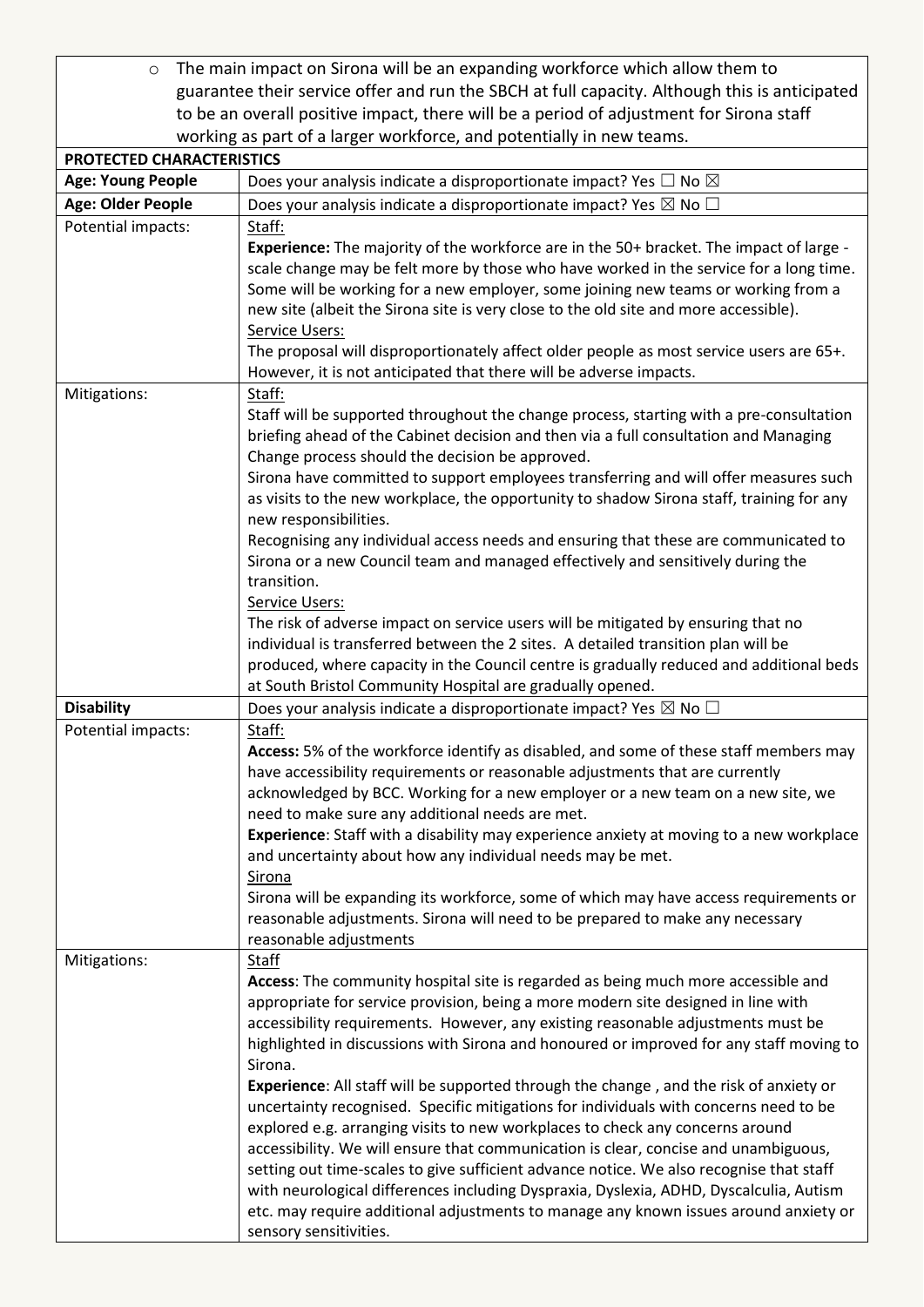| Sex                                   | Does your analysis indicate a disproportionate impact? Yes $\boxtimes$ No $\Box$                                                                                                 |
|---------------------------------------|----------------------------------------------------------------------------------------------------------------------------------------------------------------------------------|
| Potential impacts:                    | Staff:                                                                                                                                                                           |
|                                       | Access: 95% of the workforce identify as female, this means that there are more likely                                                                                           |
|                                       | to be working arrangements in relation to caring, maternity & childcare. These working                                                                                           |
|                                       | arrangements need to be considered in any new employment arrangements.                                                                                                           |
| Mitigations:                          | Current terms and conditions should be considered as part of exploring suitable                                                                                                  |
|                                       | alternative posts for those staff being redeployed.                                                                                                                              |
| <b>Sexual orientation</b>             | Does your analysis indicate a disproportionate impact? Yes $\boxtimes$ No $\Box$                                                                                                 |
| Potential impact                      | We recognise employees may experience additional anxiety in workplace changes                                                                                                    |
|                                       | because of their sexual orientation. The LGBT in Britain - Work Report <sup>1</sup> found more                                                                                   |
|                                       | than a third of LGBT staff had hidden or disguised that they were LGBT at work in the                                                                                            |
|                                       | last year because they were afraid of discrimination.                                                                                                                            |
| Mitigation:                           | Possible disproportionate affects will be identified through the consultation process and                                                                                        |
| <b>Pregnancy / Maternity</b>          | any mitigations will be catered for.                                                                                                                                             |
|                                       | Does your analysis indicate a disproportionate impact? Yes $\boxtimes$ No $\Box$                                                                                                 |
| Potential impacts:                    | Staff:                                                                                                                                                                           |
|                                       | Access: 95% of the workforce identify as female, this means that there are more likely<br>to be working arrangements in relation to caring, maternity & childcare. These working |
|                                       | arrangements need to be honoured in any new working arrangements.                                                                                                                |
| Mitigations:                          | Redeployment process ensures that any working terms & conditions in the current                                                                                                  |
|                                       | place of work will be honoured in the new working arrangement                                                                                                                    |
| <b>Gender reassignment</b>            | Does your analysis indicate a disproportionate impact? Yes $\Box$ No $\boxtimes$                                                                                                 |
| Race                                  | Does your analysis indicate a disproportionate impact? Yes $\boxtimes$ No $\Box$                                                                                                 |
| Potential impacts:                    | Staff:                                                                                                                                                                           |
|                                       | Experience: Although a disproportionate impact is not anticipated, it will be critical that                                                                                      |
|                                       | part of the transfer discussions to reflect the importance of creating an environment                                                                                            |
|                                       | that celebrates and encourages diversity (as 13% of workforce are from a Black, Asian                                                                                            |
|                                       | and minority ethnic background). Staff from an ethnic minority background may be                                                                                                 |
|                                       | negatively impacted if they don't feel as comfortable in the new workplace.                                                                                                      |
| Mitigations:                          | Ensure that this issue is raised in discussions with Sirona or in redeployment                                                                                                   |
|                                       | discussions, as well as any concerns raised during the staff consultation.                                                                                                       |
| <b>Religion or</b>                    | Does your analysis indicate a disproportionate impact? Yes $\boxtimes$ No $\Box$                                                                                                 |
| <b>Belief</b>                         |                                                                                                                                                                                  |
| Mitigation:                           | Please see 'race' section. The issues and mitigation will follow similar rationale                                                                                               |
|                                       | Possible disproportionate affects will be identified through the consultation process and                                                                                        |
|                                       | any mitigations (e.g. reasonable adjustments such as prayer / quiet room facility)                                                                                               |
|                                       | required will be put in place                                                                                                                                                    |
| Marriage &<br>civil partnership       | Does your analysis indicate a disproportionate impact? Yes $\boxtimes$ No $\Box$                                                                                                 |
| Mitigation:                           | Possible disproportionate affects will be identified through the consultation process and                                                                                        |
|                                       | any mitigations (e.g. reasonable adjustments such as flexible working to accommodate                                                                                             |
|                                       | unmarried / not in civil partnership member staff who intend to get married / be in civil                                                                                        |
|                                       | partnership).                                                                                                                                                                    |
| <b>OTHER RELEVANT CHARACTERISTICS</b> |                                                                                                                                                                                  |
| Socio-Economic                        | Does your analysis indicate a disproportionate impact? Yes $\Box$ No $\boxtimes$                                                                                                 |
| (deprivation)                         |                                                                                                                                                                                  |
| Potential impacts:                    |                                                                                                                                                                                  |
| Mitigations:                          |                                                                                                                                                                                  |
| <b>Carers</b>                         | Does your analysis indicate a disproportionate impact? Yes $\boxtimes$ No $\Box$                                                                                                 |
| Potential impacts:                    | We recognise that staff with additional caring responsibilities may be                                                                                                           |
|                                       | disproportionately impacted by workplace changes. However the planned site for                                                                                                   |
|                                       | relocation is relatively close to the existing site, and the improvement in service                                                                                              |
|                                       | provided and added benefits such as transport etc. mean that impact should be                                                                                                    |
|                                       | positive.                                                                                                                                                                        |
|                                       |                                                                                                                                                                                  |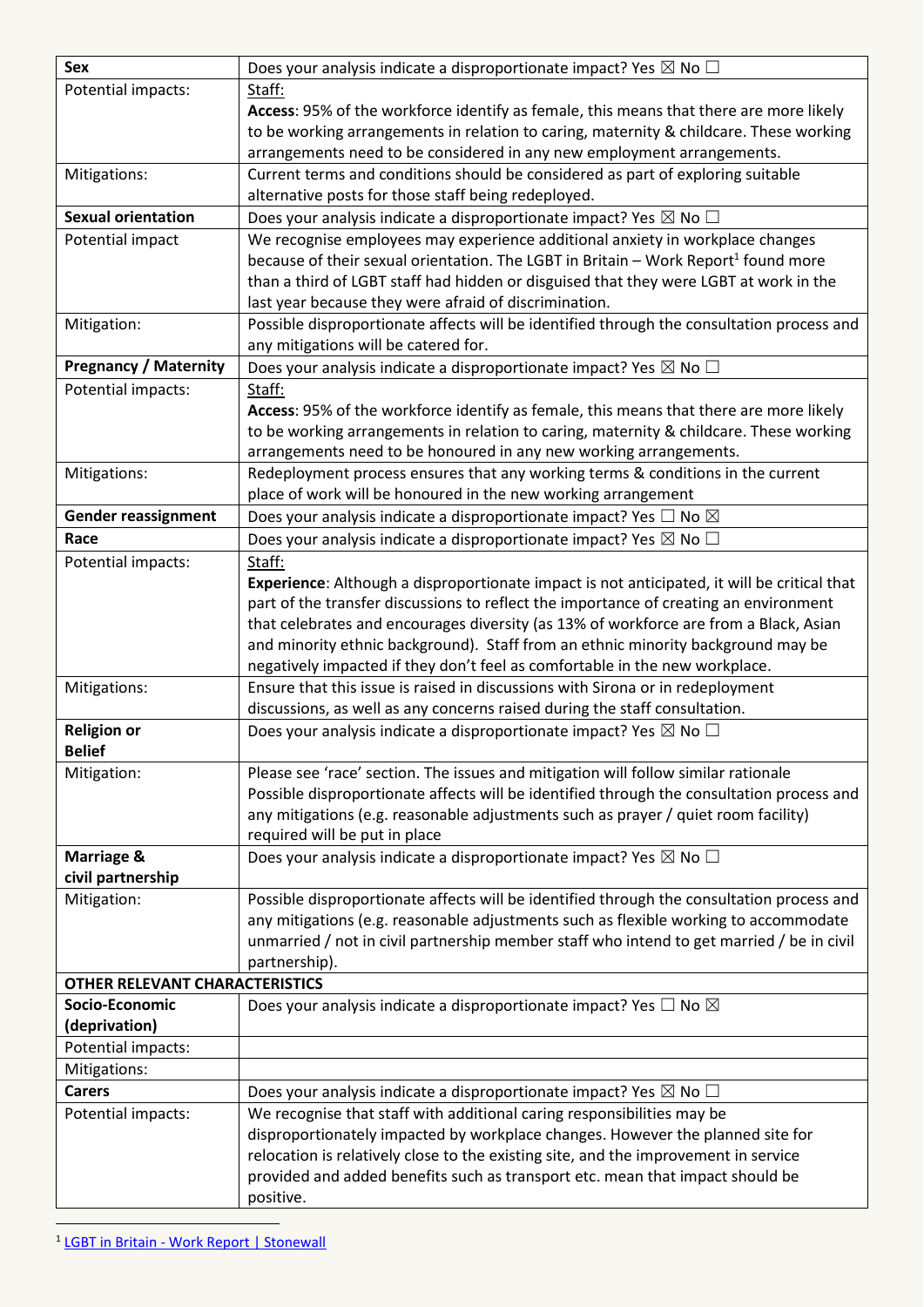| Mitigations:       |                                                                                                                   |
|--------------------|-------------------------------------------------------------------------------------------------------------------|
|                    | Other groups [Please add additional rows below to detail the impact for other relevant groups as appropriate e.g. |
|                    | Asylums and Refugees; Looked after Children / Care Leavers; Homelessness]                                         |
| Potential impacts: |                                                                                                                   |
| Mitigations:       |                                                                                                                   |

## **3.2 Does the proposal create any benefits for people based on their protected or other relevant characteristics?**

Outline any potential benefits of the proposal and how they can be maximised. Identify how the proposal will support our [Public Sector Equality Duty](https://www.equalityhumanrights.com/en/advice-and-guidance/public-sector-equality-duty) to:

- $\checkmark$  Eliminate unlawful discrimination for a protected group
- $\checkmark$  Advance equality of opportunity between people who share a protected characteristic and those who don't
- $\checkmark$  Foster good relations between people who share a protected characteristic and those who don't

#### Bristol City Council rehab service staff

# Disability

## **Access:**

 For disabled staff, the hospital site is deemed to be more accessible, both internally in terms of the design (wider lifts, larger rooms etc.), and externally - there are better transport links, a bus stop very close by, as well as parking facilities at the hospital.

## Sex

## **Outcomes:**

 The rehab service workforce is predominantly female. The move to Sirona / redeployment posts will potentially offer career opportunities in the health sector to staff members.

#### Service users, and their carers / families

#### Disability

#### **Access:**

 Service users will benefit from a newer building that is better equipped with more appropriate facilities such as larger rooms that can accommodate the necessary equipment, larger lifts.

#### **Outcomes:**

- The proposal will result in an increased number of rehab beds being available in the city for those who need them.
- Better facilities should result in improved outcomes

## **Satisfaction / Experience:**

 Service users and their families & carers will hopefully feel more confident in the service that is being provided, with the care being provided in a newer and better equipped facility.

#### Older People

## **Access:**

• Service users will benefit from a newer building that is better equipped with more appropriate facilities such as larger rooms that can accommodate the necessary equipment, larger lifts.

## **Outcomes:**

- The proposal will result in an increased number of rehab beds being available in the city for those who need them.
- Better facilities should result in improved outcomes

## **Satisfaction / Experience:**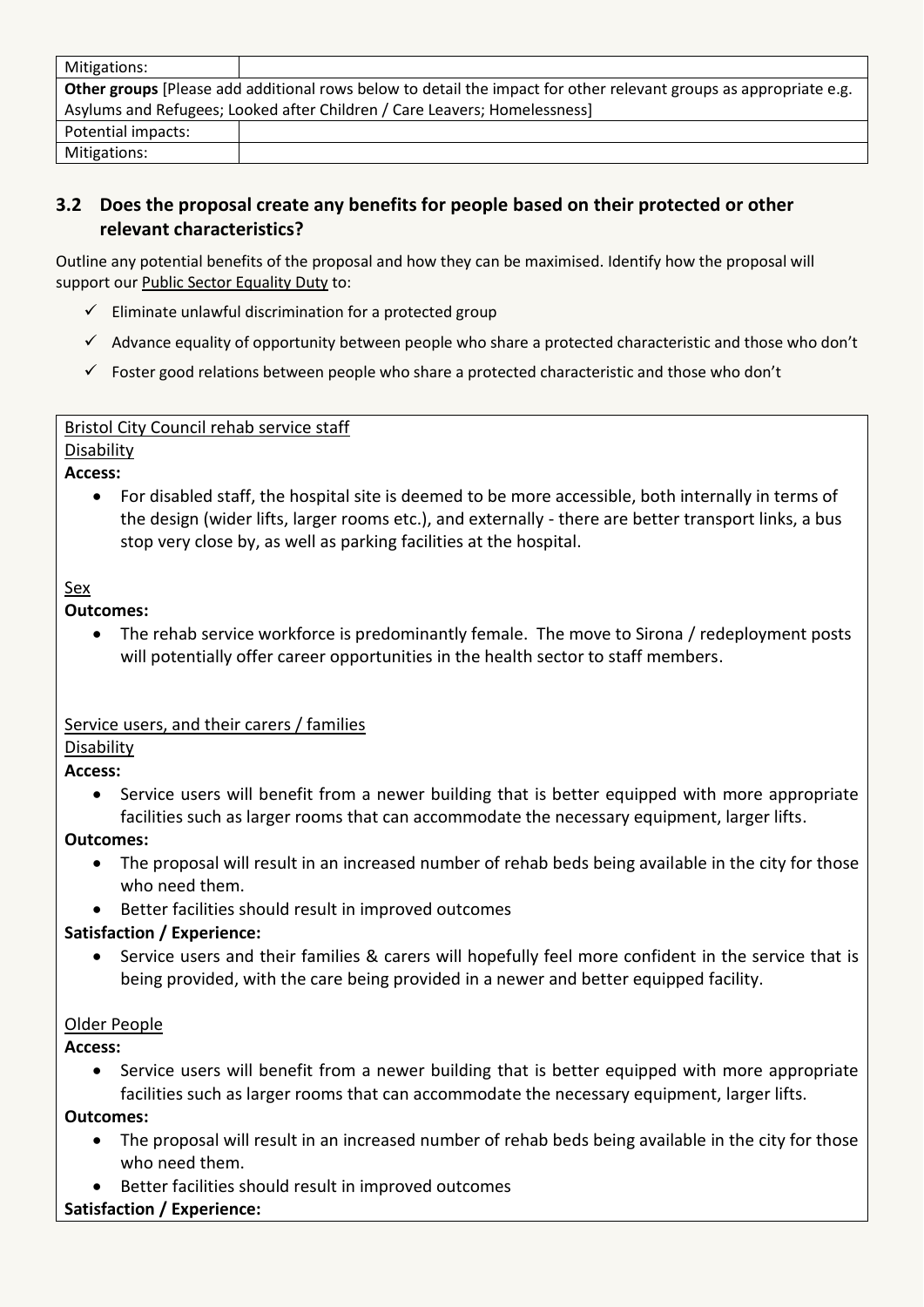Service users and their families & carers will hopefully feel more confident in the service that is being provided, with the care being provided in a newer and better equipped facility.

## **Step 4: Impact**

## **4.1 How has the equality impact assessment informed or changed the proposal?**

What are the main conclusions of this assessment? Use this section to provide an overview of your findings. This summary can be included in decision pathway reports etc.

If you have identified any significant negative impacts which cannot be mitigated, provide a justification showing how the proposal is proportionate, necessary, and appropriate despite this.

#### **Summary of significant negative impacts and how they can be mitigated or justified:**

 The main negative impact will be the short-term impact of change for staff having to move to a new employer and/or team / site which could be a significant change for some individuals. We will mitigate the impact through formal joint staff consultations, further 1-2-1's where necessary, and raising concerns with Sirona during continuing discussions throughout the transition.

**Summary of positive impacts / opportunities to promote the Public Sector Equality Duty:**

- There are specific benefits for older people and individuals with a disability represented in the service user group. The new rehab service will be in a more appropriate location, with better facilities, better transport links and a hospital location that will facilitate a smooth transition from hospital discharge.
- As a result of the vacancies with Sirona, there are opportunities for the staff group for continued employment in the same sector in the south of the city, in a better facility with opportunities for career development within the health sector.
- There are benefits for Sirona as an employer in a sector that is currently experiencing significant recruitment and retention issues; they can benefit from individuals that have come from a skilled and highly valued workforce who can help them develop their desired culture at the South Bristol Community Hospital.
- There are benefits for the broader health and care system, and the individuals accessing it, as this proposal will increase the number of available rehab beds in the city
- There are potential financial savings for the Council, which is important at a time when the service budgets are under significant pressure, as well as a chance to explore alternative future uses for the South Bristol Rehab Centre which could benefit other services or offer efficiencies across the Council estate.

## **4.2 Action Plan**

Use this section to set out any actions you have identified to improve data, mitigate issues, or maximise opportunities etc. If an action is to meet the needs of a particular protected group please specify this.

| Improvement / action required                                    | Responsible          | <b>Timescale</b>   |
|------------------------------------------------------------------|----------------------|--------------------|
|                                                                  | <b>Officer</b>       |                    |
|                                                                  |                      |                    |
| Improvement: There is an opportunity to improve data             | Jayne Clifford       | As part of service |
| collection in relation to service users which will be raised     |                      | transfer           |
| with Sirona                                                      |                      |                    |
| Improvement: There is an opportunity to improve data             | Jayne Clifford       | As part of service |
| collection in relation to staff which will be raised with Sirona |                      | transfer           |
| Action: Staff briefing (pre-cabinet approval)                    | Jayne Clifford       | January 2022       |
| Action: Formal staff and trade union consultation                | Lorna Laing / Jayne  | Post cabinet       |
|                                                                  | Clifford, as well as | approval (January  |
|                                                                  |                      | 2022)              |